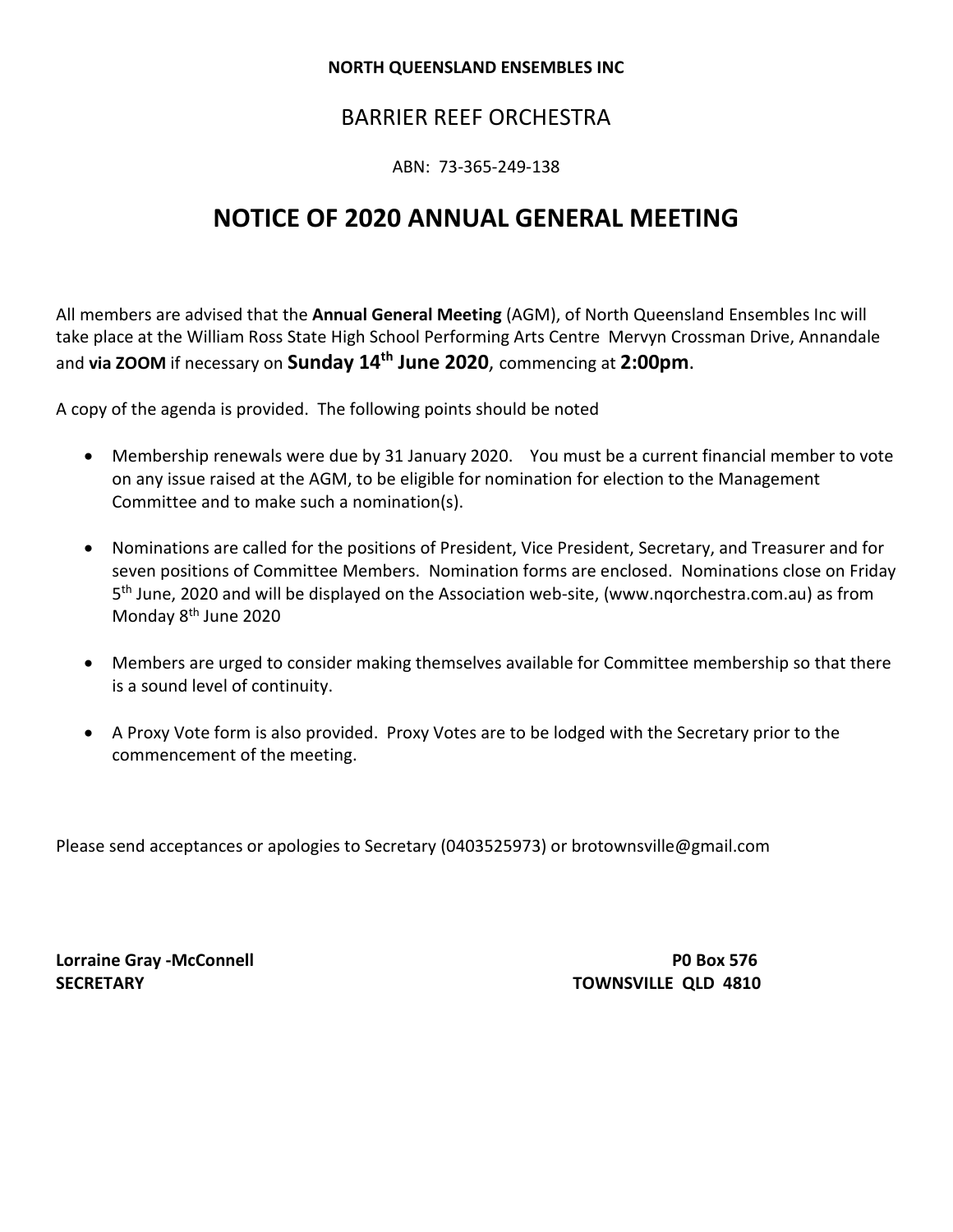#### **NORTH QUEENSLAND ENSEMBLES INC**

# BARRIER REEF ORCHESTRA

## ABN: 73-365-249-138

## **AGENDA - ANNUAL GENERAL MEETING 2020**

- Opening remarks and welcome by President;
- Guest Chairperson, Dr Mark Smith invited to take the Chair
- Opening remarks and notices
- Attendance Register and recording of apologies.
- Lodgement of Proxy Votes. No additional Proxy votes will be received after this time
- Minutes of Previous Annual General Meeting held Sunday 19<sup>th</sup> May 2019. Tabled at meeting\*
- Motion that minutes as circulated be adopted
- Business Arising from Minutes
- Presentation of President's Report for 2019 Report tabled for discussion\*
- Motion that President's report be adopted
- Financial Reports and Auditor's Statement for 2019 Tabled for discussion\*
- Motion that Financial Reports be adopted
- Recommendation from the committee that Suzanne Darrigan, Annette Elliss and Simon McConnell be conferred with Life Membership of North Queensland Ensembles Inc. (t/a Barrier Reef Orchestra) for their outstanding contribution to the success of the Orchestra.
- Presentation of Life Member Certificate and badge by the President to the nominees.
- Election of Officers and Management Committee members
- Appointment of Auditor for 2020
- Close and Vote of thanks to Chair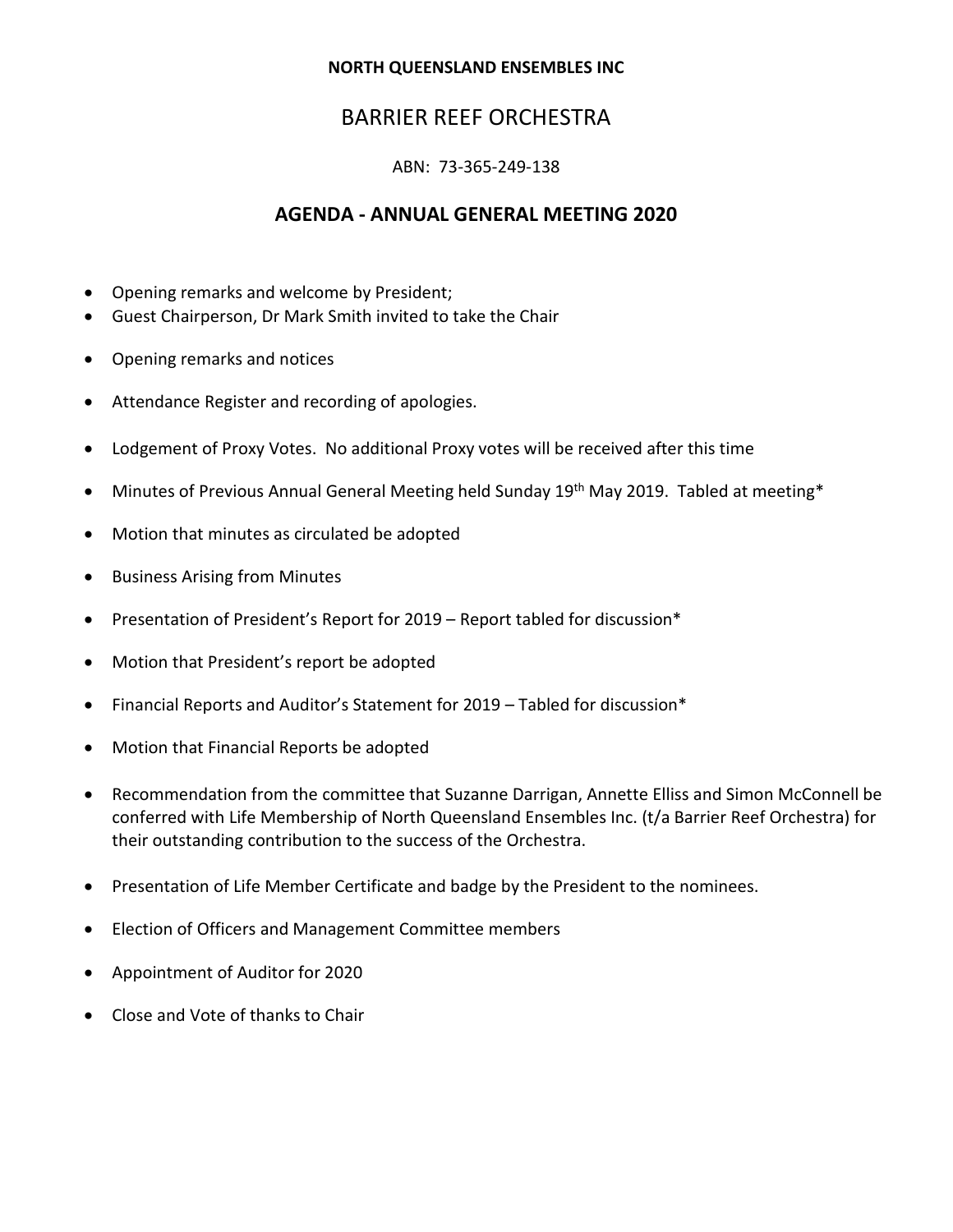# **NORTH QUEENSLAND ENSEMBLES INC – ANNUAL GENERAL MEETING 2020**

| [President – Vice President – Secretary – Treasurer – Management Committee member] for the year 2020. |
|-------------------------------------------------------------------------------------------------------|
|                                                                                                       |
|                                                                                                       |
|                                                                                                       |
|                                                                                                       |

## **NORTH QUEENSLAND ENSEMBLES INC – ANNUAL GENERAL MEETING 2020**

\_\_\_\_\_\_\_\_\_\_\_\_\_\_\_\_\_\_\_\_\_\_\_\_\_\_\_\_\_\_\_\_\_\_\_\_\_\_\_\_\_\_\_\_\_\_\_\_\_\_\_\_\_\_\_\_\_\_\_\_\_\_\_\_\_\_\_\_\_\_\_\_\_\_\_\_\_\_\_\_\_\_\_\_\_\_\_

| [President – Vice President – Secretary – Treasurer – Management Committee member] for the year 2020. |
|-------------------------------------------------------------------------------------------------------|
|                                                                                                       |
|                                                                                                       |
|                                                                                                       |
|                                                                                                       |

## **NORTH QUEENSLAND ENSEMBLES INC – ANNUAL GENERAL MEETING 2020**

\_\_\_\_\_\_\_\_\_\_\_\_\_\_\_\_\_\_\_\_\_\_\_\_\_\_\_\_\_\_\_\_\_\_\_\_\_\_\_\_\_\_\_\_\_\_\_\_\_\_\_\_\_\_\_\_\_\_\_\_\_\_\_\_\_\_\_\_\_\_\_\_\_\_\_\_\_\_\_\_\_\_\_\_\_\_\_

### **PROXY VOTE NOMINATION**

| as my proxy to vote on my behalf at the Annual General Meeting of the Association to be held on Sunday 14th<br>June 2020 and at any adjournment thereof. |  |  |  |
|----------------------------------------------------------------------------------------------------------------------------------------------------------|--|--|--|
|                                                                                                                                                          |  |  |  |
|                                                                                                                                                          |  |  |  |
|                                                                                                                                                          |  |  |  |